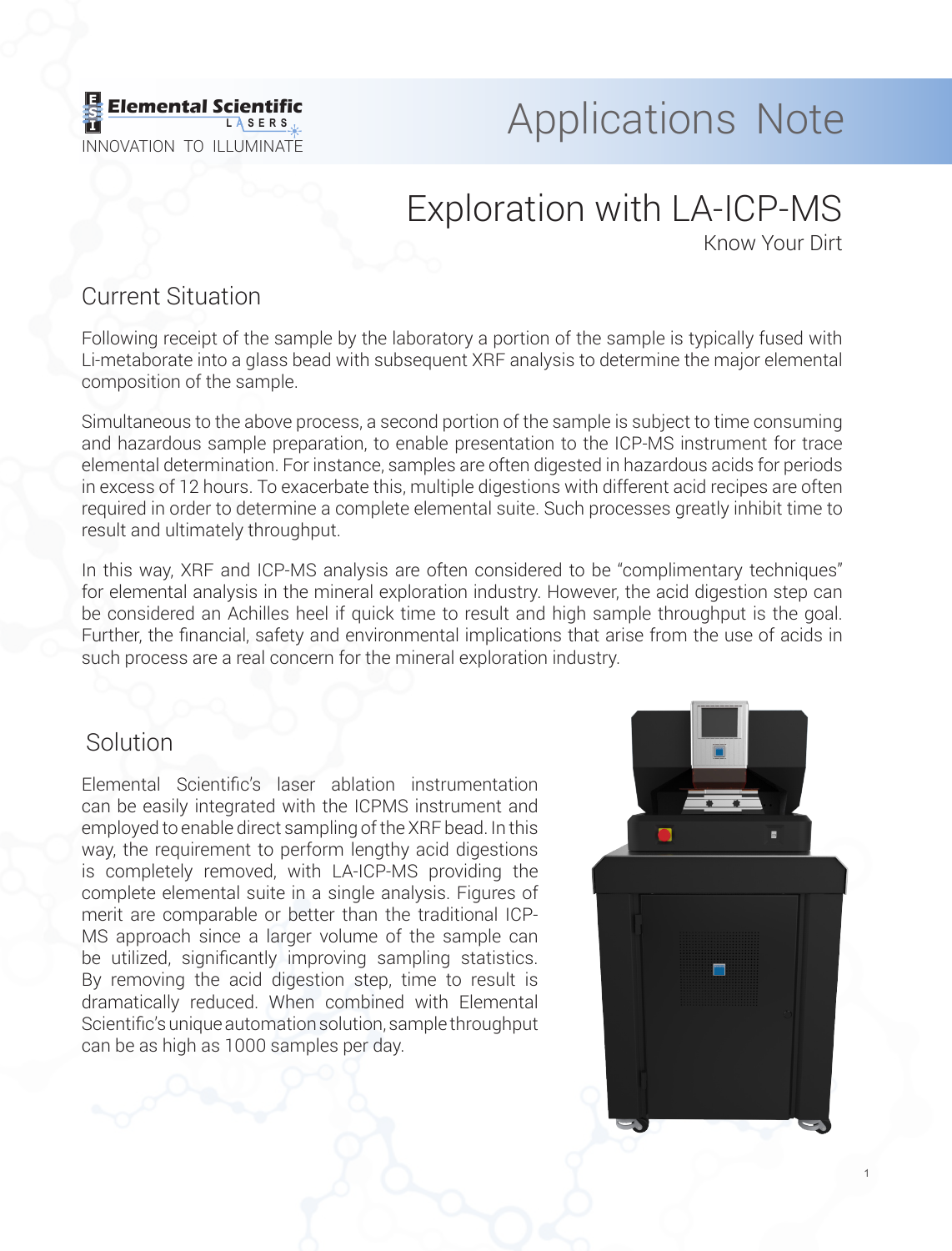#### **Elemental Scient L A SER S** INNOVATION TO ILLUMINATE

## Introduction

Mining operations rely on fast turnaround of precise and accurate analysis of rock and soil sampled from the field. A large mine can supply up to 10,000 samples to the analytical services per month, each requiring extensive sample preparation for analysis by XRF (for composition analysis) and solution/ digestion ICP-MS (for trace elements). The latter is typically performed by various wet chemical digestion techniques, which have significant time, cost, disposal, environmental and health-and-safety considerations.

Elemental Scientific has pioneered methodology and instrumentation for analysis of XRF discs by laser ablation ICP-MS in order to eliminate solution-digestion sample preparation and its associated costs and risks from the current workflow. Furthermore, XRF discs are highly stable long term and can be recalled for repeat analysis without the need for specialist storage.

The LA-ICP-MS methodology represents improvement in cost, manpower, throughput and risk when compared to solution ICP-MS analysis.

### **Methods**

LA-ICP-MS was used to directly analyze Li-metaborate XRF discs to determine the concentration of trace elements in samples from the mining industry. The discs have already been produced for preanalysis by XRF and provide a homogeneous solid matrix that can be easily and reproducibly ablated. The work flow shown in Figure 1 shows the simplified process, relative to solution ICP-MS.

17 fused discs were provided by Bureau Veritas Minerals. The samples were already characterized by solution ICP-MS methodology and represented a range of concentrations of all elements. 7 discs were selected as standards while the remaining 10 samples were treated as "unknowns." All 17 discs were placed into the ablation chamber of a NWR213 (now ESL213) laser ablation system which was connected to a quadrupole ICP-MS instrument running in standard mode. Three replicate line scans were placed on each sample with a scan time of 90 seconds per replicate. Key instrumental parameters are shown in Table 1. The data was acquired for 25 m/z, plus <sup>6</sup>Li for internal standardization against the Li-metaborate matrix.

| <b>LA System</b>       | <b>NWR213</b>          |
|------------------------|------------------------|
| Ablation Cell          | TwoVol                 |
| Fluence                | $10$ J/cm <sup>2</sup> |
| Spot size              | 100 <sub>µ</sub>       |
| Scan speed             | $100 \mu m/s$          |
| Scan length            | 8 mm                   |
| <b>Repitition rate</b> | $20$ Hz                |
| Replicates             | 3                      |
| He gas flow rate       | $0.9$ L/min            |
| <b>ICP-MS</b>          | Quadrupole ICP-MS      |
| <b>Forward Power</b>   | 1400 W                 |
| Ar gas flow rate       | $0.95$ L/min           |
| Dwell time/m/z         | $0.01 - 0.1$ s         |

Table 1. Instrumental settings for LA-ICP-MS analysis of Li-metaborate XRF discs.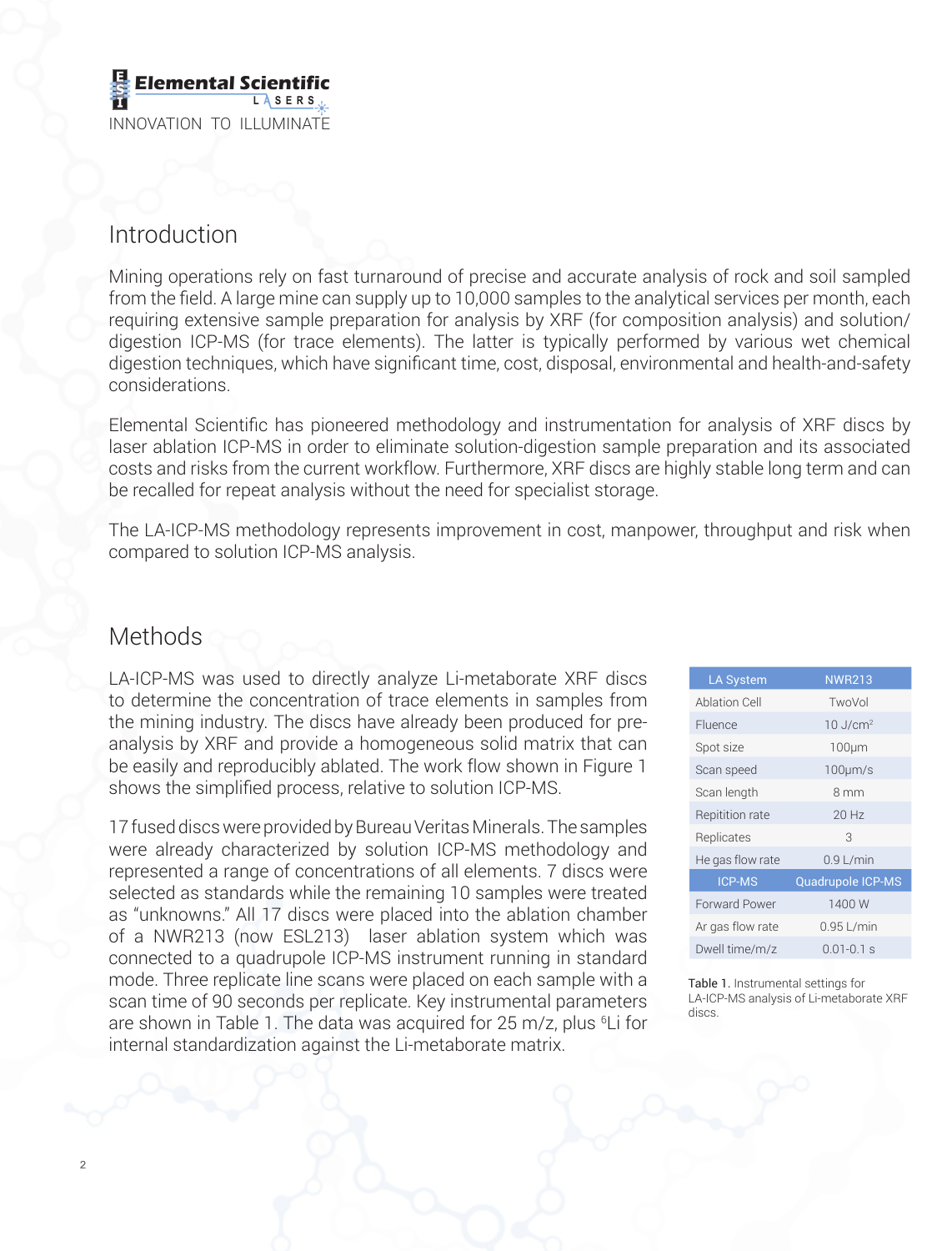

Comparative workflows for solution ICP-MS analysis of mining samples and laser ablation ICP-MS



Figure 1. Compares the work flows for the solution-digestion method and the new LA-ICP-MS method. The method completely removes an entire sample preparation stream, thereby saving consumables, reducing man hours per sample and improving environmental credentials for the analysis.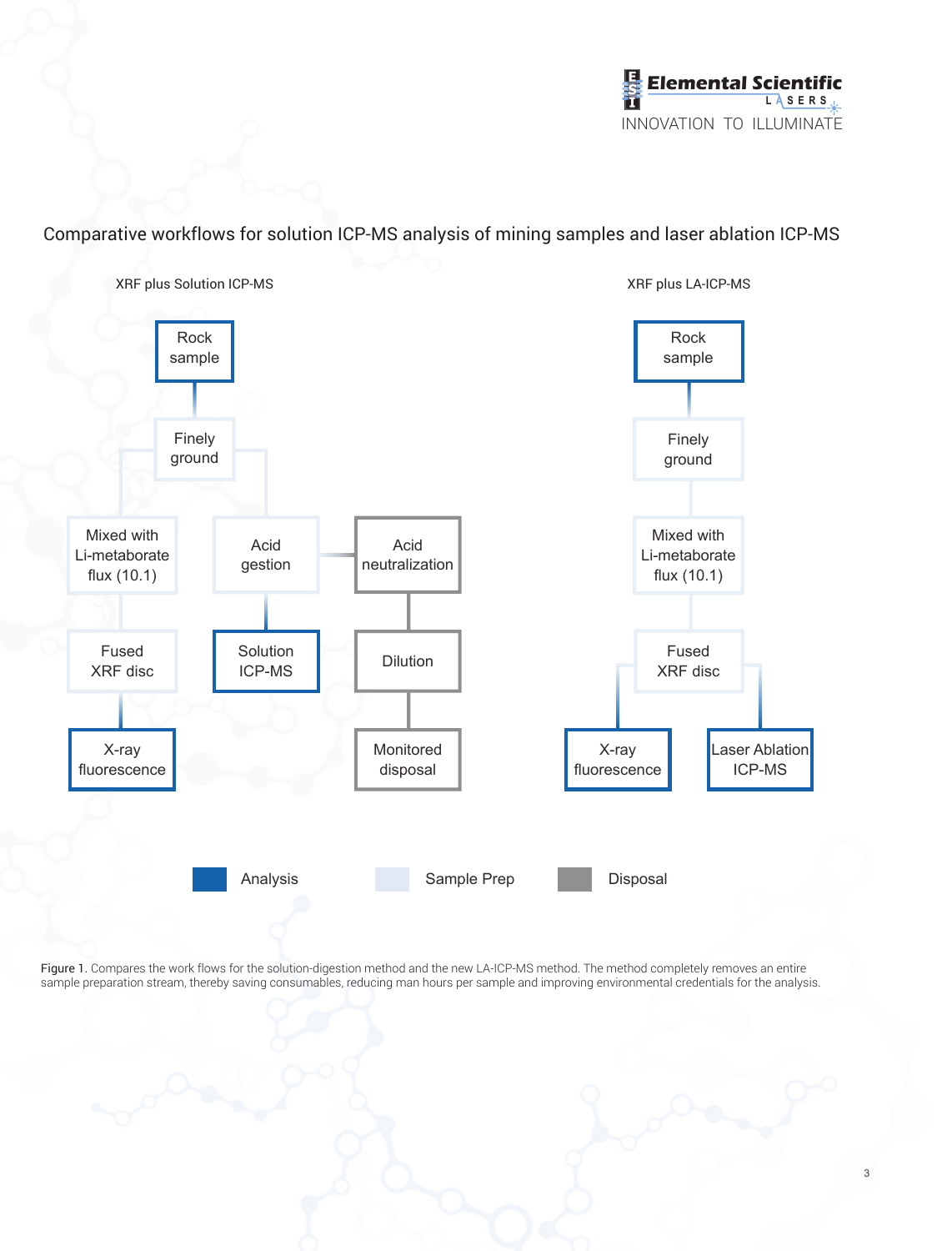



Typical calibration plots showing standards (blue) and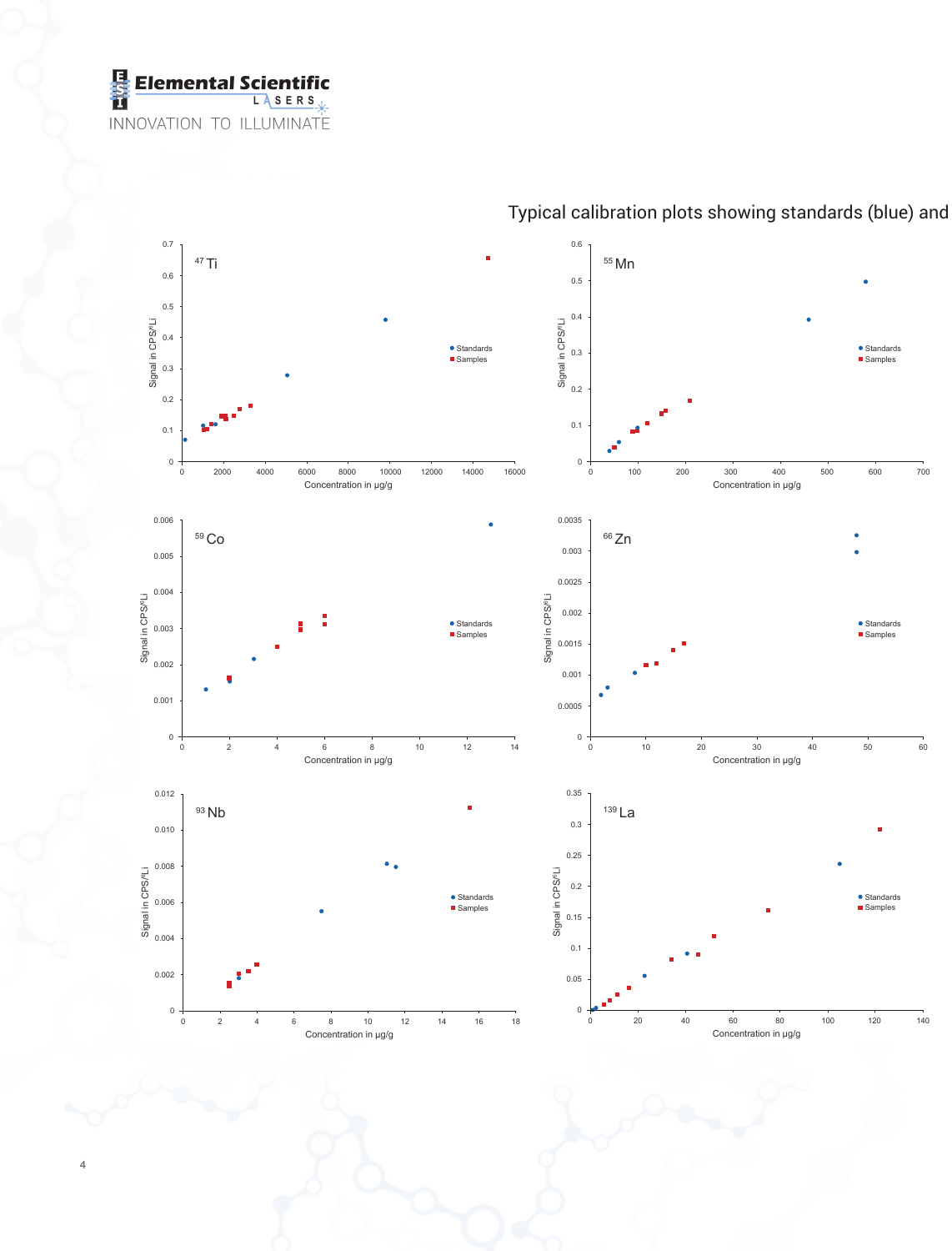



#### samples (red) for selected elements

#### Figure 2. Shows the linear calibrations that can be achieved using the LA-ICP-MS technique. The blue markers represent the calibration standards, while the red markers are unknown samples where the determined concentration has been plotted against the predetermined value from solution ICP-MS. Where a predetermined value was not provided the data has not been plotted. The majority of calibration plots have coefficients of correlation >0.95.

#### Results

Results for all elements in the 10 unknown samples are summarized in Tables 2 and 3, and include absolute concentration in the original mineral, percentage recovery and limits of detection and quantization. Limits of detection typically range from <10 ng/g to 2 μg/g for non-matrix elements, and percentage recoveries are typically ±10%.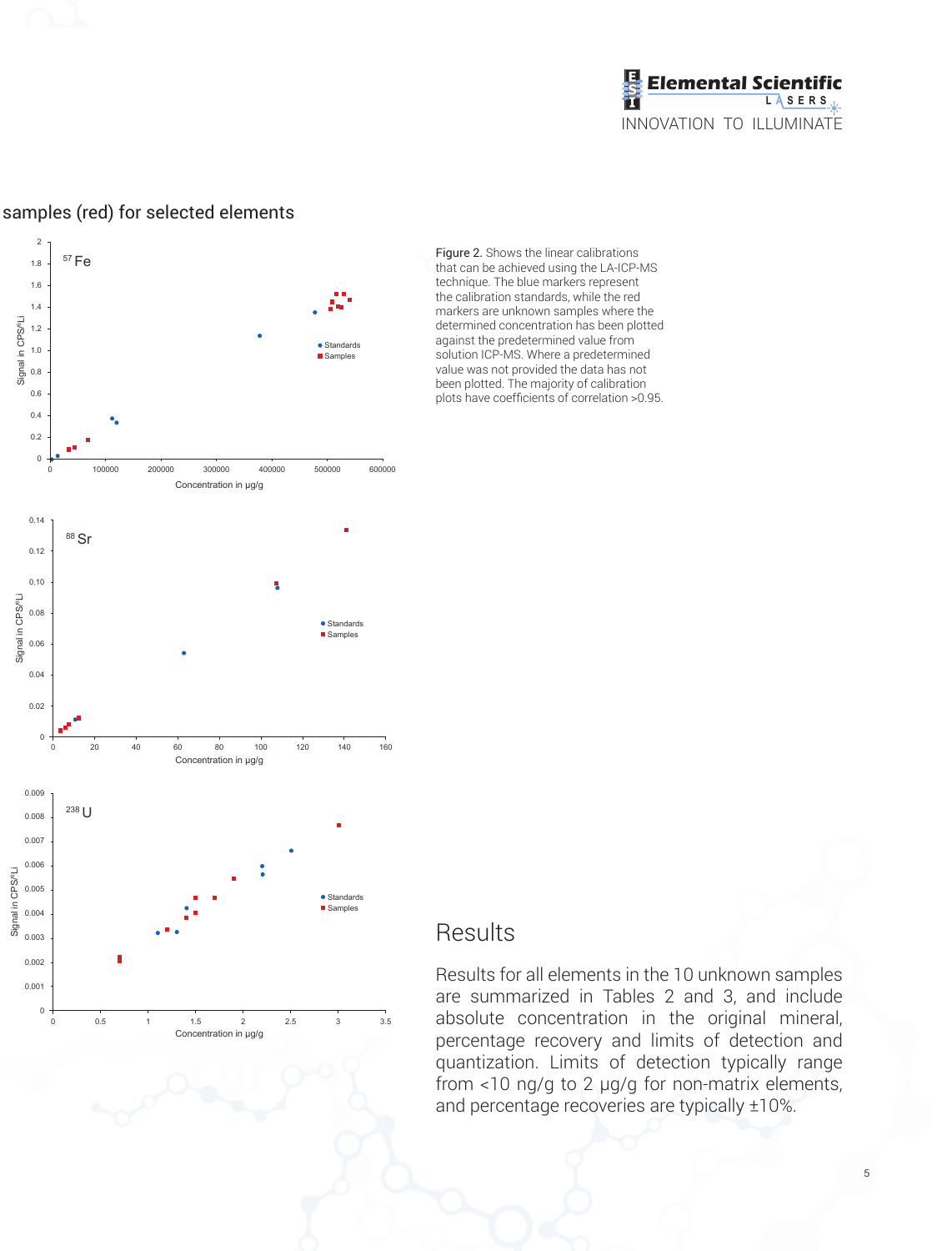**Elemental Scientific L A SER S** INNOVATION TO ILLUMINATE

Table 2. Full results for multi-element determination of unknown samples. Concentrations are presented as in the original rock samples, not the XRF discs. Actual analytical sensitivity is approximately 10-fold greater due to dilution in Li-metaborate flux. Elements where no true value was supplied have been marked "-".

|               | Unknown Sample Concentrtion µg/g                                                                                                                            |         |         |              |        |          |          |         |                          |                   |        |  |  |  |
|---------------|-------------------------------------------------------------------------------------------------------------------------------------------------------------|---------|---------|--------------|--------|----------|----------|---------|--------------------------|-------------------|--------|--|--|--|
| Sample ID     | <sup>9</sup> Be                                                                                                                                             | $23$ Na | $24$ Mg | 29Si         | 39K    | 43Ca     | 45SC     | $47$ Ti | 51V                      | $55$ Mn           | 57Fe   |  |  |  |
| 20            | <lloq< td=""><td>884</td><td>49259</td><td>275171</td><td>3169</td><td>65445</td><td>7.12</td><td>2557</td><td>57.6</td><td>95.3</td><td>29794</td></lloq<> | 884     | 49259   | 275171       | 3169   | 65445    | 7.12     | 2557    | 57.6                     | 95.3              | 29794  |  |  |  |
| 25            | <lloq< td=""><td>953</td><td>43834</td><td>237666</td><td>2672</td><td>78582</td><td>7.31</td><td>2820</td><td>61.3</td><td></td><td>36682</td></lloq<>     | 953     | 43834   | 237666       | 2672   | 78582    | 7.31     | 2820    | 61.3                     |                   | 36682  |  |  |  |
| 218           | 2.70                                                                                                                                                        | 251     | 1067    | 26363        | 168    | $<$ LLOQ | 6.92     | 1757    | 72.2                     | 94.2              | 475104 |  |  |  |
| 221           | 2.30                                                                                                                                                        | 343     | 1334    | 39522        | 168    | $<$ LLOQ | 7.21     | 1986    | 68.4                     | 153.0             | 521595 |  |  |  |
| 224           | 1.69                                                                                                                                                        | 251     | 1059    | 34876        | 124    | $<$ LLOQ | 6.04     | 896     | 75.5                     | 92.9              | 481436 |  |  |  |
| 232           | 1.48                                                                                                                                                        | 223     | 1544    | 51003        | 105    | $<$ LLOQ | $<$ LLOQ | 1379    | 39.8                     | 121               | 496378 |  |  |  |
| 236           | 1.88                                                                                                                                                        | 152     | 1352    | 36118        | 107    | $<$ LLOQ | 12.70    | 1010    | 48.7                     | 160               | 483114 |  |  |  |
| 257           | 1.10                                                                                                                                                        | 375     | 1361    | 39011        | 204    | $<$ LLOQ | $<$ LLOQ | 2055    | 41.6                     | 149               | 521167 |  |  |  |
| 347           | 5.30                                                                                                                                                        | 128     | 1288    | 50644        | 178    | $<$ LLOQ | $<$ LLOO | 2091    | 68.0                     | 193               | 503731 |  |  |  |
| 359           | 1.66                                                                                                                                                        | 182     | 6594    | 329831       | 358    | $<$ LLOQ | 10.50    | 14577   | 56.9                     | 41.7              | 58217  |  |  |  |
| $LOD \mu g/g$ | 1.28                                                                                                                                                        | 17.60   | 2.96    | 2024         | 22.90  | 1547     | 1.49     | 50.6    | 1.13                     | 1.92              | 887    |  |  |  |
| LLoQ µg/g     | 4.26                                                                                                                                                        | 58.70   | 9.85    | 6746         | 76.30  | 5156     | 4.98     | 169     | 3.77                     | 6.41              | 2955   |  |  |  |
| Sample ID     | 59 <sub>Co</sub>                                                                                                                                            | $63$ Cu | 66Zn    | $69$ Ga      | 88Sr   | 90Zr     | 93Nb     |         | 138Ba<br>$139$ La        | 140 <sub>Ce</sub> | 141 Pr |  |  |  |
|               |                                                                                                                                                             |         |         |              |        |          |          |         |                          |                   |        |  |  |  |
| 20            | 5.12                                                                                                                                                        |         | 15.2    | 11.50        | 152    | 54.6     | 3.20     |         | 171<br>4.77              | 8.88              | 1.06   |  |  |  |
| 25            | 5.60                                                                                                                                                        | 21.10   | 17.4    | 10.60        | 113    | 69.7     | 3.87     |         | 197<br>7.14              | 14.1              | 1.80   |  |  |  |
| 218           | $\Lambda$ $\Omega$                                                                                                                                          | 1350    | 111     | $A$ $\Omega$ | $2.18$ | 571      | 3.36     |         | Q, 22<br>11 <sub>A</sub> | 717               | 1.99   |  |  |  |

| 218           | 4.00              | 13.50                    | 11.1     | 4.95     | 3.48 | 57.1 | 3.36 | 8.22     | 11.4  | 14.7 | 1.88 |
|---------------|-------------------|--------------------------|----------|----------|------|------|------|----------|-------|------|------|
| 221           | 5.77              | 11.70                    | 10.7     | 4.49     | 4.29 | 66.4 | 3.21 | 12.2     | 16.3  | 19.2 | 2.14 |
| 224           | 6.27              | 10.30                    | $<$ LLOQ | 3.35     | 7.65 | 52.9 | 2.15 | 11.8     | 71.4  | 69.6 | 6.64 |
| 232           | 5.48              | 7.09                     | $<$ LLOO | $<$ LLOQ | 12.7 | 65.8 | 2.53 | 8.06     | 128.9 | 120  | 10.5 |
| 236           | 5.74              | 9.68                     | $<$ LLOQ | 2.51     | 7.03 | 82.9 | 2.28 | $<$ LLOQ | 52.7  | 52.0 | 4.64 |
| 257           | 4.09              | $\overline{\phantom{a}}$ | $<$ LLOQ | $<$ LLOQ | 6.23 | 80.1 | 3.19 | 7.54     | 36.2  | 31.0 | 2.81 |
| 347           | $\qquad \qquad -$ | $<$ LLOQ                 | $<$ LLOQ | $<$ LLOQ | 5.98 | 50.2 | 3.09 | 22.3     | 10.3  | 22.1 | 3.49 |
| 359           | $<$ LLOQ          | 10.30                    | $<$ LLOQ | 19.80    | 13.1 | 198  | 15.5 | 27.9     | 40.1  | 71.0 | 7.26 |
| $LOD \mu q/q$ | 0.64              | .56                      | 2.27     | 1.47     | 0.39 | 0.27 | 0.16 | 0.26     | 0.02  | 0.14 | 0.02 |

LLoQ µg/g 2.12 5.19 7.55 4.90 1.31 0.89 0.54 0.85 0.08 0.48 0.07

| Sample ID     | 142Nd | $152$ Sm | $153$ Eu | 158Gd | 159Tb | 164Dy | 165H <sub>O</sub> | 166Er                    | 174Yb | $175$ Lu                 | 208Pb | 232Th | $238$ U                  |
|---------------|-------|----------|----------|-------|-------|-------|-------------------|--------------------------|-------|--------------------------|-------|-------|--------------------------|
| 20            | 3.42  | 0.81     | 0.18     | 0.79  | 0.09  | 0.72  | 0.15              | 0.46                     | 0.53  | 0.08                     | 8.69  | 3.60  | 2.95                     |
| 25            | 5.15  | 1.34     | 0.28     | 1.17  | 0.16  | 0.99  | 0.21              | 0.61                     | 0.65  | 0.10                     | 6.84  | 4.89  | 1.73                     |
| 218           | 5.47  | 2.14     | 0.66     | 2.24  | 0.43  | 2.56  | 0.51              | 1.62                     | 1.63  | 0.25                     | 4.77  | 5.28  | 2.06                     |
| 221           | 6.25  | 2.09     | 0.62     | 2.28  | 0.39  | 2.44  | 0.50              | 1.53                     | 1.55  | 0.26                     | 4.58  | 5.35  | 1.72                     |
| 224           | 15.6  | 2.06     | 0.61     | 2.15  | 0.33  | 2.04  | 0.40              | 1.24                     | 1.25  | 0.19                     | 10.80 | 5.54  | 1.39                     |
| 232           | 24.1  | 2.80     | 0.78     | 2.68  | 0.40  | 2.33  | 0.50              | 1.54                     | 1.36  | 0.24                     | 19.50 | 9.50  | 0.66                     |
| 236           | 12.2  | 2.46     | 0.76     | 2.58  | 0.42  | 2.59  | 0.55              | 1.56                     | 1.57  | 0.28                     | 9.17  | 8.39  | 1.19                     |
| 257           | 8.34  | 2.25     | 0.73     | 2.63  | 0.40  | 2.46  | 0.50              | 1.49                     | 1.41  | 0.24                     | 3.62  | 12.40 | 0.71                     |
| 347           | 8.68  | 2.53     | 0.83     | 3.17  | 0.51  | 3.43  | 0.74              | 2.13                     | 1.77  | 0.30                     | 11.80 | 2.97  | 1.48                     |
| 359           | 18.4  | 3.10     | 1.00     | 2.99  | 0.49  | 3.12  | 0.75              | $\overline{\phantom{a}}$ |       | $\overline{\phantom{a}}$ | 14.70 | 13.00 | $\overline{\phantom{a}}$ |
| $LOD \mu g/g$ | 0.02  | 0.04     | 0.01     | 0.04  | 0.02  | 0.02  | 0.01              | 0.03                     | 0.02  | 0.01                     | 0.43  | 0.01  | 0.01                     |
| LLoQ µg/g     | 0.07  | 0.13     | 0.05     | 0.14  | 0.05  | 0.05  | 0.03              | 0.11                     | 0.07  | 0.01                     | 1.44  | 0.01  | 0.02                     |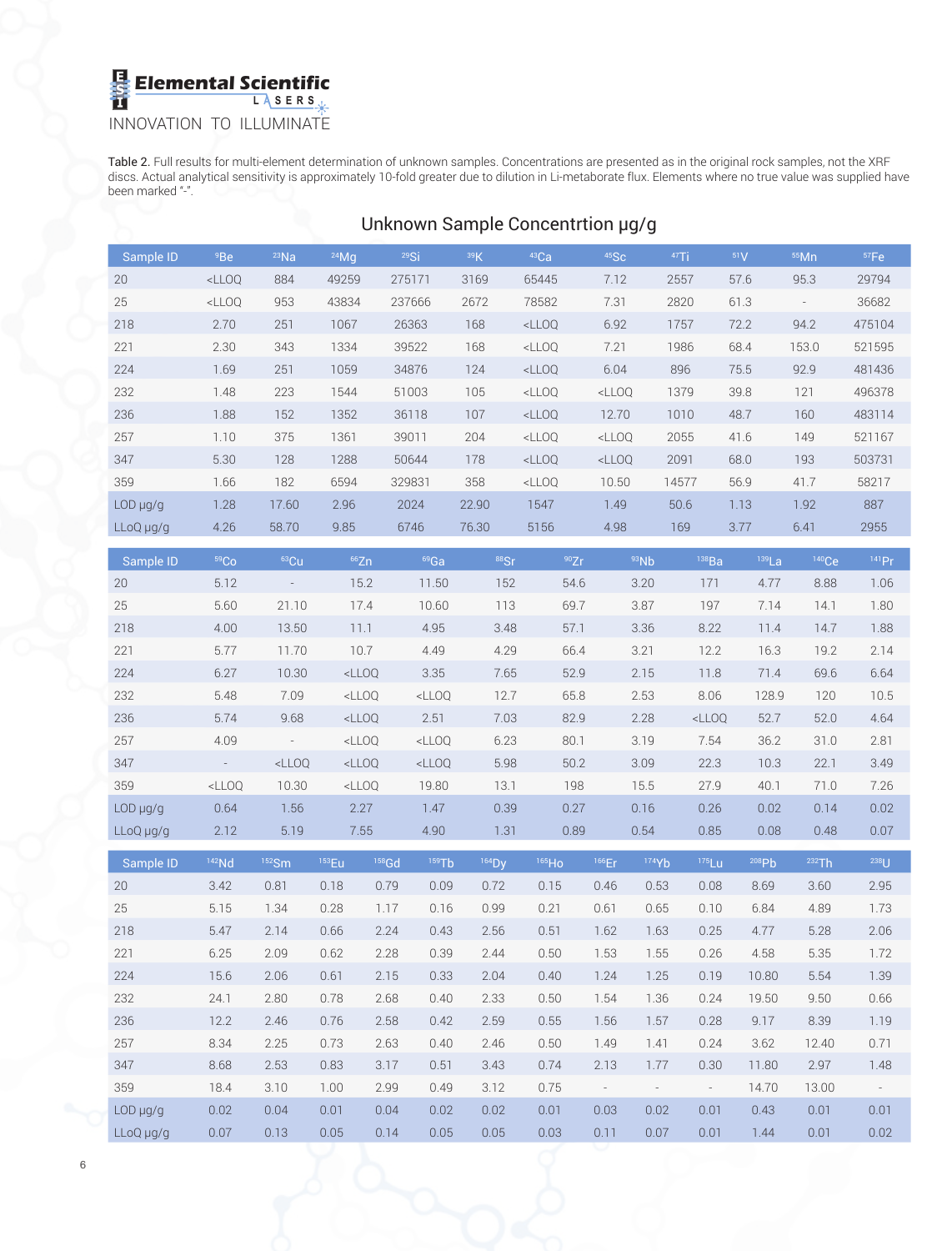

Table 3. Percentage recovery of unknown samples.

| <b>Achieved Recovery %</b> |         |                                                      |                                                                          |                                                              |              |                                                                                              |                                  |      |         |      |  |  |  |
|----------------------------|---------|------------------------------------------------------|--------------------------------------------------------------------------|--------------------------------------------------------------|--------------|----------------------------------------------------------------------------------------------|----------------------------------|------|---------|------|--|--|--|
| <sup>9</sup> Be            | $23$ Na |                                                      | 29Si                                                                     | 39K                                                          | 43Ca         | 45SC                                                                                         | $47$ Ti                          | 51V  | $55$ Mn | 57Fe |  |  |  |
| $<$ LLOQ                   |         | 16%                                                  |                                                                          | 91%                                                          | 98%          | 89%                                                                                          | 93%                              | 78%  | 95%     | 88%  |  |  |  |
| $<$ LLOQ                   |         |                                                      |                                                                          | 88%                                                          | 95%          | 91%                                                                                          | 85%                              | 75%  |         | 82%  |  |  |  |
| 104%                       |         |                                                      |                                                                          |                                                              |              | 87%                                                                                          | 84%                              | 93%  | 105%    | 94%  |  |  |  |
| 100%                       |         |                                                      | 94%                                                                      | 168%                                                         |              | 90%                                                                                          | 106%                             | 107% | 102%    | 101% |  |  |  |
| 85%                        |         |                                                      |                                                                          | 124%                                                         |              | 76%                                                                                          | 86%                              | 92%  | 103%    | 92%  |  |  |  |
| 123%                       | 80%     |                                                      |                                                                          | 17%                                                          |              |                                                                                              | 99%                              | 110% | 101%    | 98%  |  |  |  |
| 134%                       | 69%     |                                                      |                                                                          | 119%                                                         |              | 127%                                                                                         | 83%                              | 94%  | 100%    | 93%  |  |  |  |
| 100%                       |         |                                                      |                                                                          |                                                              |              |                                                                                              | 99%                              | 104% | 99%     | 98%  |  |  |  |
| 93%                        |         |                                                      |                                                                          | 162%                                                         |              |                                                                                              | 84%                              | 95%  | 92%     | 93%  |  |  |  |
| 127%                       | 53%     |                                                      |                                                                          | 75%                                                          |              | 132%                                                                                         | 99%                              | 105% | 83%     | 85%  |  |  |  |
|                            |         | 103%<br>108%<br>119%<br>122%<br>104%<br>125%<br>116% | $24$ Mg<br>111%<br>89%<br>95%<br>81%<br>97%<br>90%<br>91%<br>92%<br>103% | 99%<br>91%<br>82%<br>85%<br>96%<br>80%<br>91%<br>86%<br>104% | 211%<br>204% | $<$ LLOQ<br>$<$ LLOQ<br>$<$ LLOQ<br>$<$ LLOQ<br>$<$ LLOQ<br>$<$ LLOQ<br>$<$ LLOQ<br>$<$ LLOQ | $<$ LLOQ<br>$<$ LLOQ<br>$<$ LLOQ |      |         |      |  |  |  |

| Sample ID | 59 <sub>CO</sub> | $63$ Cu                  | 66Zn                                                                                                                                          | $69$ Ga  | <sup>88</sup> Sr | 90Zr | 93Nb | 138Ba    | $139$ La | 140Ce | 141 Pr |
|-----------|------------------|--------------------------|-----------------------------------------------------------------------------------------------------------------------------------------------|----------|------------------|------|------|----------|----------|-------|--------|
| 20        | 102%             | $\qquad \qquad =$        | 101%                                                                                                                                          | 156%     | 108%             | 152% | 107% | 111%     | 87%      | 99%   | 97%    |
| 25        | 93%              | 117%                     | 102%                                                                                                                                          | 133%     | 105%             | 188% | 97%  | 104%     | 87%      | 99%   | 88%    |
| 218       | 100%             | 112%                     | 9%                                                                                                                                            | 60%      | 99%              | 92%  | 96%  | 91%      | 99%      | 100%  | 100%   |
| 221       | 115%             | 117%                     | 107%                                                                                                                                          | 75%      | 107%             | 105% | 107% | 110%     | 101%     | 106%  | 106%   |
| 224       | 105%             | 86%                      | <lloq< td=""><td>58%</td><td>96%</td><td>80%</td><td>86%</td><td>107%</td><td>95%</td><td>95%</td><td>92%</td></lloq<>                        | 58%      | 96%              | 80%  | 86%  | 107%     | 95%      | 95%   | 92%    |
| 232       | 110%             | 118%                     | <lloq< td=""><td><math>&lt;</math>LLOQ</td><td>106%</td><td>89%</td><td>101%</td><td>101%</td><td>106%</td><td>103%</td><td>103%</td></lloq<> | $<$ LLOQ | 106%             | 89%  | 101% | 101%     | 106%     | 103%  | 103%   |
| 236       | 115%             | 81%                      | $<$ LLOQ                                                                                                                                      | 50%      | 94%              | 87%  | 91%  | $<$ LLOO | 101%     | 98%   | 96%    |
| 257       | 102%             | $\overline{\phantom{a}}$ | <lloq< td=""><td><math>&lt;</math>LLOQ</td><td>104%</td><td>97%</td><td>106%</td><td>84%</td><td>106%</td><td>104%</td><td>104%</td></lloq<>  | $<$ LLOQ | 104%             | 97%  | 106% | 84%      | 106%     | 104%  | 104%   |
| 347       | $\sim$           | $<$ LLOO                 | $<$ LLOQ                                                                                                                                      | $<$ LLOQ | 100%             | 111% | 103% | 101%     | 95%      | 97%   | 99%    |
| 359       | $<$ LLOO         | 129%                     | <lloq< td=""><td>117%</td><td>101%</td><td>114%</td><td>100%</td><td>93%</td><td>88%</td><td>93%</td><td>87%</td></lloq<>                     | 117%     | 101%             | 114% | 100% | 93%      | 88%      | 93%   | 87%    |

| Sample ID | 142Nd | $152$ Sm | $153$ Eu | $158$ Gd | $159$ Tb | $164$ Dy | 165H <sub>O</sub> | 166Er | 174Yb | $175$ Lu                 | 208Pb | 232Th | $238$ U |
|-----------|-------|----------|----------|----------|----------|----------|-------------------|-------|-------|--------------------------|-------|-------|---------|
| 20        | 90%   | 90%      | 117%     | 98%      | 77%      | 103%     | 108%              | 91%   | 118%  | 104%                     | 87%   | 100%  | 98%     |
| 25        | 70%   | 92%      | 80%      | 84%      | 78%      | 95%      | 106%              | 101%  | 108%  | 99%                      | 98%   | 106%  | 102%    |
| 218       | 74%   | 95%      | 102%     | 93%      | 102%     | 75%      | 92%               | 92%   | 96%   | 90%                      | 159%  | 112%  | 8%      |
| 221       | 88%   | 102%     | 103%     | 114%     | 102%     | 99%      | 96%               | 99%   | 100%  | 101%                     | 153%  | 119%  | 115%    |
| 224       | 94%   | 86%      | 87%      | 90%      | 88%      | 83%      | 80%               | 86%   | 83%   | 89%                      | 108%  | 101%  | 99%     |
| 232       | 115%  | 95%      | 91%      | 96%      | 95%      | 91%      | 96%               | 99%   | 88%   | 92%                      | 115%  | 112%  | 94%     |
| 236       | 95%   | 88%      | 90%      | 86%      | 84%      | 82%      | 86%               | 84%   | 85%   | 99%                      | 102%  | 110%  | 99%     |
| 257       | 98%   | 94%      | 104%     | 101%     | 96%      | 91%      | 89%               | 93%   | 97%   | 100%                     | 91%   | 109%  | 102%    |
| 347       | 62%   | 92%      | 104%     | 99%      | 111%     | 111%     | 106%              | 104%  | 101%  | 107%                     | 118%  | 110%  | 99%     |
| 359       | 69%   | 84%      | 100%     | 115%     | 137%     | 152%     | 107%              | ٠     |       | $\overline{\phantom{a}}$ | 98%   | 97%   |         |